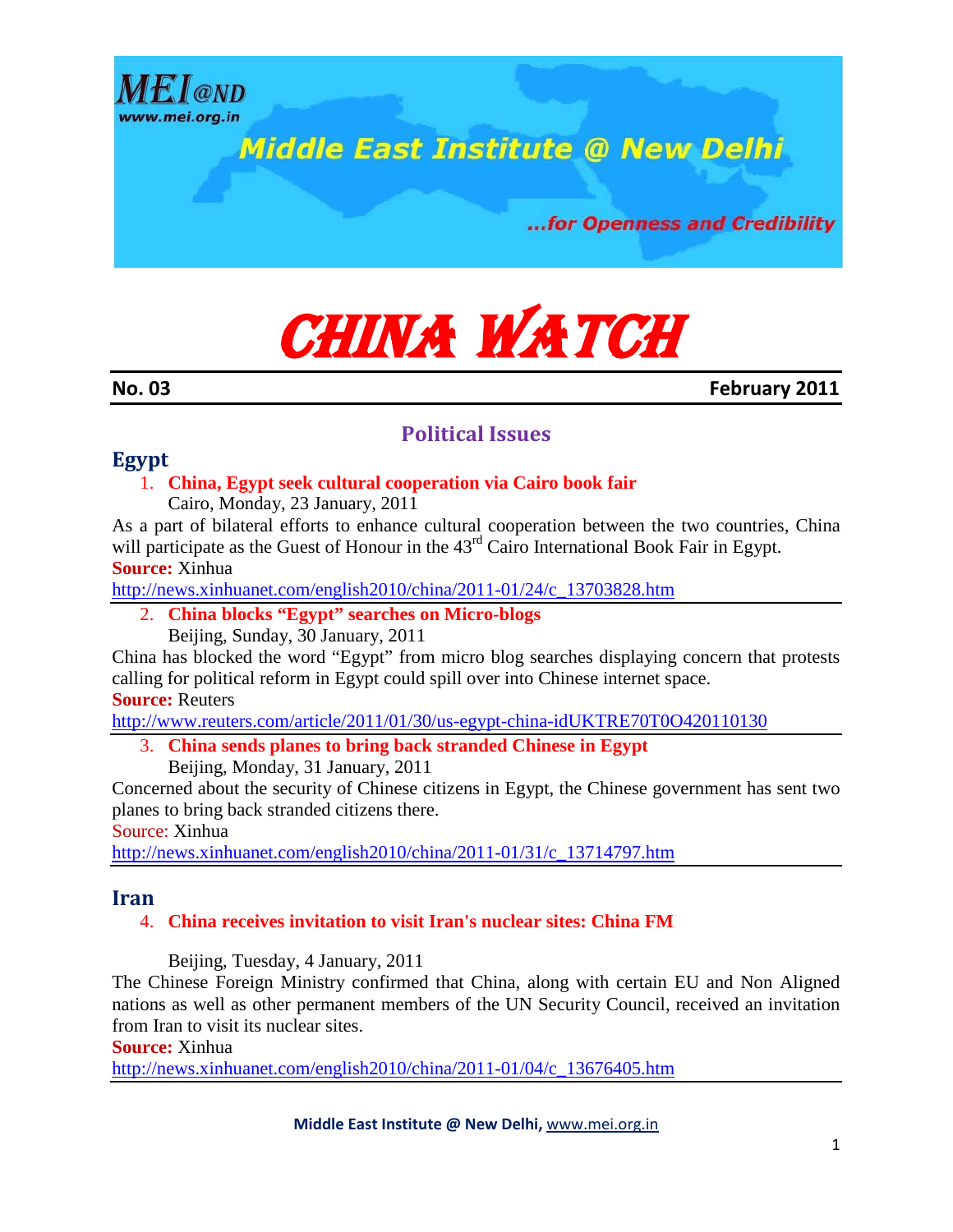### 5. **China, Iran officials discuss nuclear issue**

### Beijing, Wednesday, 12 January, 2011

Iranian Deputy Secretary of the Supreme National Security Council Ali Bagheri met with Vice-Foreign Minister Zhang Zhijun and Assistant Foreign Minister Wu Hailong in Beijing to discuss bilateral ties as well as Iran's nuclear programme, but did not comment on the pending invitation to visit Iranian nuclear facilities.

### **Source:** Reuters

<http://uk.reuters.com/article/2011/01/12/china-iran-nuclear-idUKTOE70B06L20110112>

### 6. **China says "difficult" to accept Iran nuclear invite**

Beijing, Thursday, 13 January, 2011

The Chinese Foreign Ministry said that it would be 'difficult' for them to visit Iranian nuclear facilities, following the European Union declining a similar invitation.

**Source:** Reuters

<http://www.reuters.com/article/2011/01/13/china-iran-nuclear-idUSBJZ00000920110113>

### 7. **US may punish China firms evading Iran sanctions: Clinton**

Washington, Wednesday, 19 January, 2011

United States' Secretary of State Hillary Clinton announced that some Chinese firms were still failing to comply fully with UN sanctions and suggested that Washington could impose its own sanctions on them. This in spite of Chinese foreign ministry spokesman Ma Zhaoxu insisting earlier that Beijing was implementing UN sanctions against Iran. **Source:** AFP

[http://www.google.com/hostednews/afp/article/ALeqM5h5-](http://www.google.com/hostednews/afp/article/ALeqM5h5-Mbk7v8Et7uMDvlX3G9yDj7mVQ?docId=CNG.2b77591c55e379cfdb5543b179328f06.111) [Mbk7v8Et7uMDvlX3G9yDj7mVQ?docId=CNG.2b77591c55e379cfdb5543b179328f06.111](http://www.google.com/hostednews/afp/article/ALeqM5h5-Mbk7v8Et7uMDvlX3G9yDj7mVQ?docId=CNG.2b77591c55e379cfdb5543b179328f06.111)

### 8. **China: Iran nuke issues cannot be solved after one meeting**

Beijing, Sunday, 23 January, 2011

Following the failure of the two day talks at Istanbul, between Iran and the United States, France, Germany, China, Russia and Britain, Chinese Assistant Foreign Minister Wu Hailong said that both sides needed to be dedicated to talks and negotiations as the nuclear issue could not be resolved in just one or two discussions.

**Source:** Reuters

<http://www.reuters.com/article/2011/01/23/us-china-iran-idUSTRE70M0AL20110123>

### **Israel**

9. **Settlement issue is greatest block to resumption of direct Palestinian-Israeli talks: China**

United Nations (New York), Wednesday, 19 January, 2011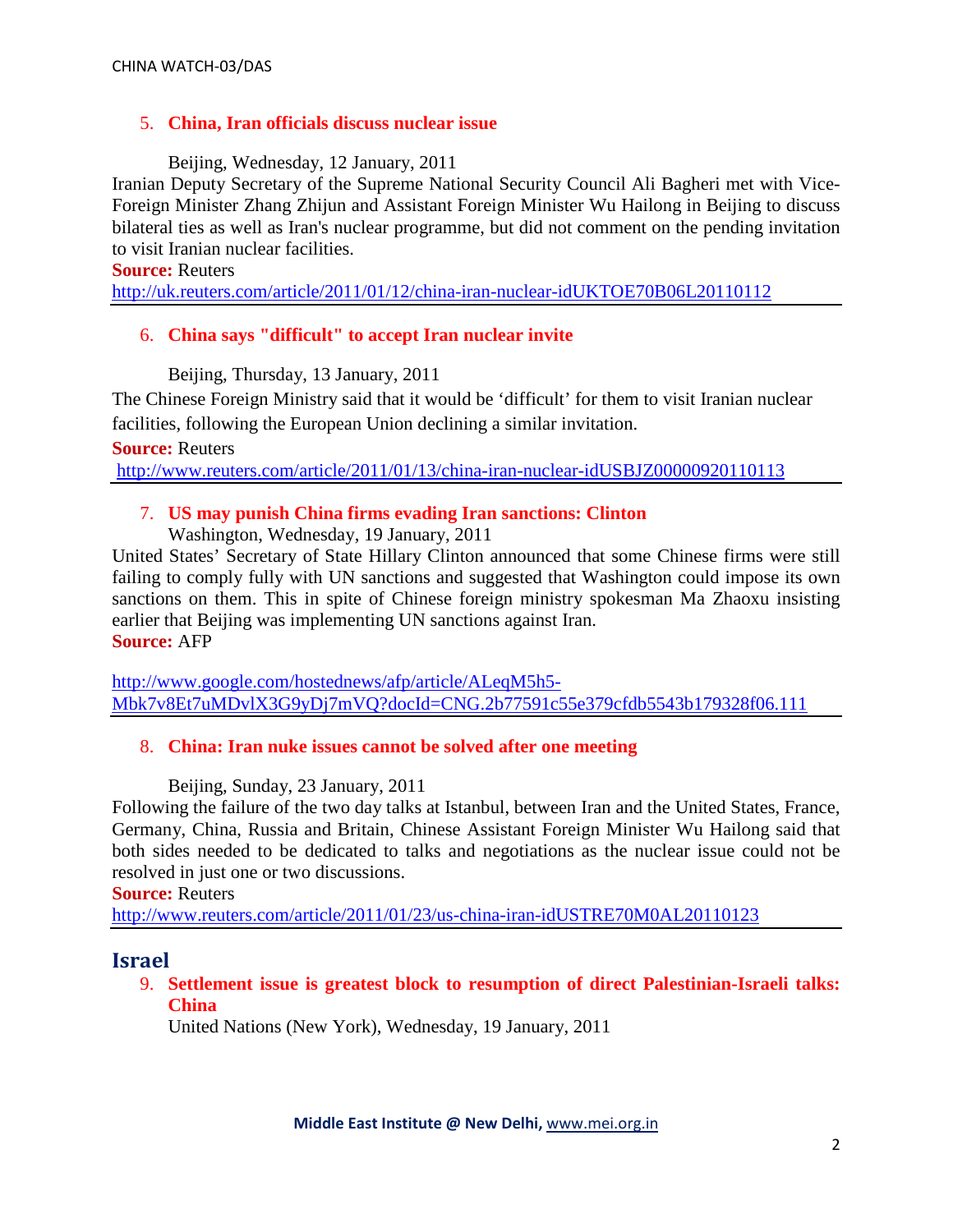Recognising that "the question of settlements is the greatest block to the resumption of the direct talks" between Israel and Palestine, China urged Israel to "immediately and completely cease" its settlement construction activities, in the 'occupied territories' including West Bank and East Jerusalem.

### **Source:** Xinhua

[http://news.xinhuanet.com/english2010/world/2011-01/20/c\\_13698412.htm](http://news.xinhuanet.com/english2010/world/2011-01/20/c_13698412.htm)

### **Jordan**

### 10. **China hands over aid project to Jordan**

Amman, Tuesday, 19 January, 2011

The Low-income Family Housing Project funded by the Chinese government to benefit low income Jordanians was handed over to the Jordanian government. The Chinese government had earlier granted 15 million U.S. dollars to implement the project.

**Source:** Xinhua

[http://news.xinhuanet.com/english2010/world/2011-01/18/c\\_13695011.htm](http://news.xinhuanet.com/english2010/world/2011-01/18/c_13695011.htm)

### **Qatar**

### 11. **China, Qatar vow closer energy co-op**

Beijing, Wednesday, 12 January, 2011

In a meeting in Beijing, Chinese Vice President Xi Jinping and Qatari Deputy Prime Minister Abdullah bin Hamad Al-Attiya both expressed their determination to expand bilateral cooperation in the areas like energy, finance and infrastructure.

**Source:** Xinhua

[http://news.xinhuanet.com/english2010/china/2011-01/12/c\\_13687454.htm](http://news.xinhuanet.com/english2010/china/2011-01/12/c_13687454.htm)

### **Sudan**

### 12. **China says it will send observers to Sudan referendum**

Beijing, Tuesday, 4 January, 2011

The Chinese Foreign Ministry announced that, at the invitation of both the north and the south, it would send observers to Sudan, when the south holds an independence referendum, in order to play a 'proactive and constructive role for the sake of Sudan's peace and stability'.

**Source:** Reuters Africa

<http://af.reuters.com/article/topNews/idAFJOE70309C20110104>

### 13. **China still partner of Sudan's north, south after referendum: ambassador**

Khartoum, Friday, 7 January, 2011

Hoping for permanent peace and stability in Sudan, the Chinese Ambassador there, Li Chengwen stated that China would continue to cooperate with Sudan's north and south and seek mutual benefit regardless of the outcome of the forthcoming southern Sudan referendum. **Source:** Xinhua

[http://news.xinhuanet.com/english2010/china/2011-01/07/c\\_13680904.htm](http://news.xinhuanet.com/english2010/china/2011-01/07/c_13680904.htm)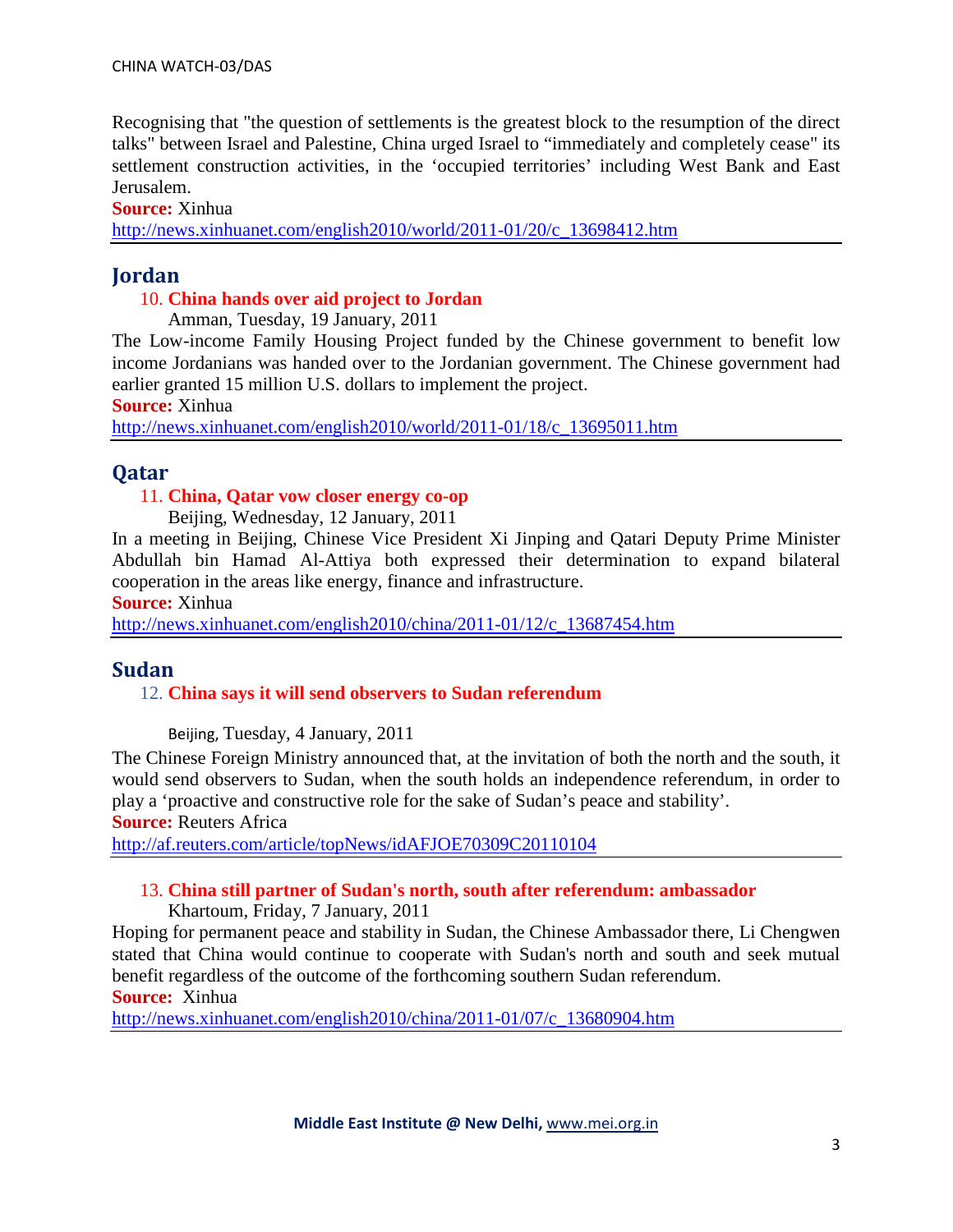### 14. **China urges long-term peace in Sudan**

United Nations (New York), Wednesday, 19 January, 2011

While China welcomed the smooth completion of the referendum in Southern Sudan, it emphasized that the referendum was not an end in itself in implementing the Comprehensive Peaceful Agreement and that realizing sustainable peace, stability and development was the final goal.

**Source:** China Daily/Xinhua

[http://www.chinadaily.com.cn/china/2011-01/19/content\\_11877928.htm](http://www.chinadaily.com.cn/china/2011-01/19/content_11877928.htm)

### **Syria**

### 15. **Syrian-Chinese Unique Historic Relations Discussed**

Damascus, Sunday, 16 January, 2011

The Syrian Vice President Dr. Najah al-Attar met the Vice Chairperson of the Standing Committee of the National People's Congress, Chen Zhili (also the President of All-China Women's Federation) and highlighted the deep rooted relations between the two countries over the last few years and pledged to boost cooperation prospects between women's organizations in both countries as well as bilateral media relations.

**Source:** Syrian Arab News Agency

<http://www.sana.sy/eng/21/2011/01/16/326805.htm>

16. **Syria Baath party leader meets with President of All-China Women's Federation** Damascus, Tuesday, 18 January, 2011

The President of the All-China Women's Federation Chen Zhili, praised Syria's stances in supporting Chinese core issues and strategic role in regional and international arenas and affirmed China's support to Syria's right to defend its territories, while the Assistant Regional Secretary of the Ba'ath party advocated broadening cooperation between his party and the Chinese Communist Party.

**Source:** Xinhua

[http://news.xinhuanet.com/english2010/china/2011-01/18/c\\_13696390.htm](http://news.xinhuanet.com/english2010/china/2011-01/18/c_13696390.htm)

### **Tunisia**

### 17. **China hopes stability in Tunisia restored: FM**

Beijing, Saturday, 15 January, 2011

Stating that, "Tunisia is China's friend," the Chinese foreign ministry hoped that stability was restored in Tunisia as soon as possible.

**Source:** Xinhua

[http://news.xinhuanet.com/english2010/china/2011-01/15/c\\_13692097.htm](http://news.xinhuanet.com/english2010/china/2011-01/15/c_13692097.htm)

## **Economic Issues**

### **Iran**

18. **China's LNG work has eyes on Iran, and beyond**

Beijing, Friday, 14 January, 2011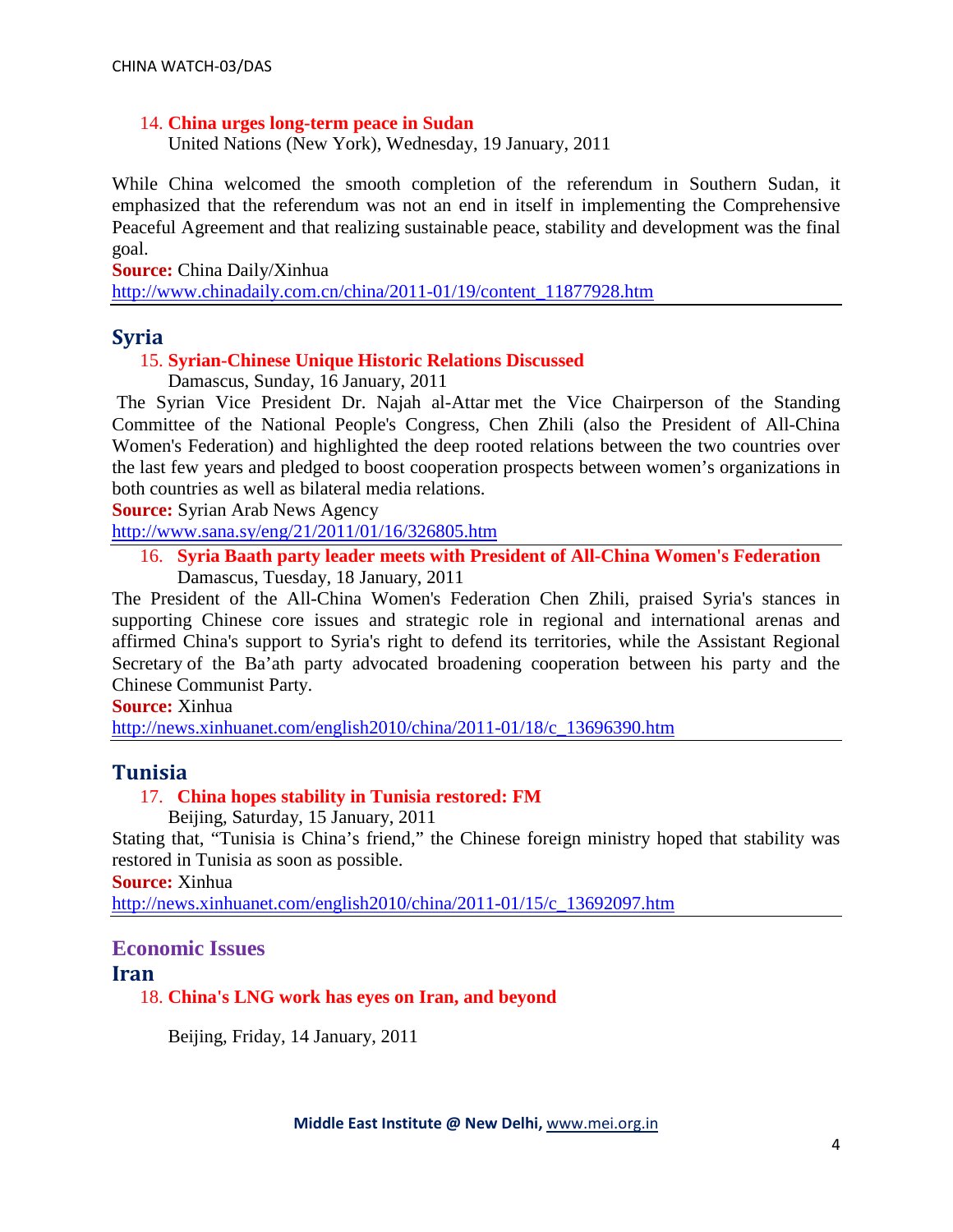China may gain the capability to build a natural gas liquefaction plant in five years, potentially opening the door to vast gas reserves in Iran (second largest in the world) where sanctions have kept away western firms.

#### **Source:** Reuters

<http://in.reuters.com/article/2011/01/14/idINIndia-54165120110114>

### 19. **China renews Iran oil deal with steady volume**

Beijing, Saturday, 22 January, 2011

China, the world's largest buyer of Iranian crude oil, has renewed its annual import pacts for 2011, keeping volumes steady at some 460,000 barrels per day.

**Source:** Arab News

<http://arabnews.com/economy/article239487.ece>

### **Iraq**

### 20. **China Considers Cement Plant in Anbar**

Anbar, Wednesday. 5 January. 2011

A delegation of Chinese companies visited the Anbar province of Iraq to discuss investment in Cement production projects in the region.

**Source:** Iraq Business News

<http://www.iraq-businessnews.com/2011/01/05/china-considers-cement-plant-in-anbar/>

### **Israel**

#### 21. **China, Israel ink contracts worth about \$100 million**

Thursday, 20 January, 2011

A package of economic and trade cooperation contracts valued at 648 million Yuan (\$98 million) were signed between enterprises from Israel and the Chinese city of Harbin.

**Source:** People's Daily Online

<http://english.peopledaily.com.cn/90001/90778/7266534.html>

### **Jordan**

### 22. **Trade volume between Jordan, China drops slightly**

Amman, Friday, 28 January, 2011

According to the Customs department of China, the total trade volume between China and Jordan in 2010 amounted to \$2.05 billion, reducing by 0.48 per cent from the previous year.

**Source:** The Jordan Times

<http://jordantimes.com/index.php?news=33908>

### **Kuwait**

### 23. **Kuwait: crude oil exports to China soar 33%**

Tuesday, 25 January 2011

Kuwait's crude oil exports to China increased by 32.9 per cent in December 2010 compared to a year earlier. Kuwait's exports to China increased by 39 per cent over in the year 2010. **Source:** Global Arab Network

**Middle East Institute @ New Delhi,** [www.mei.org.in](http://www.mei.org.in/)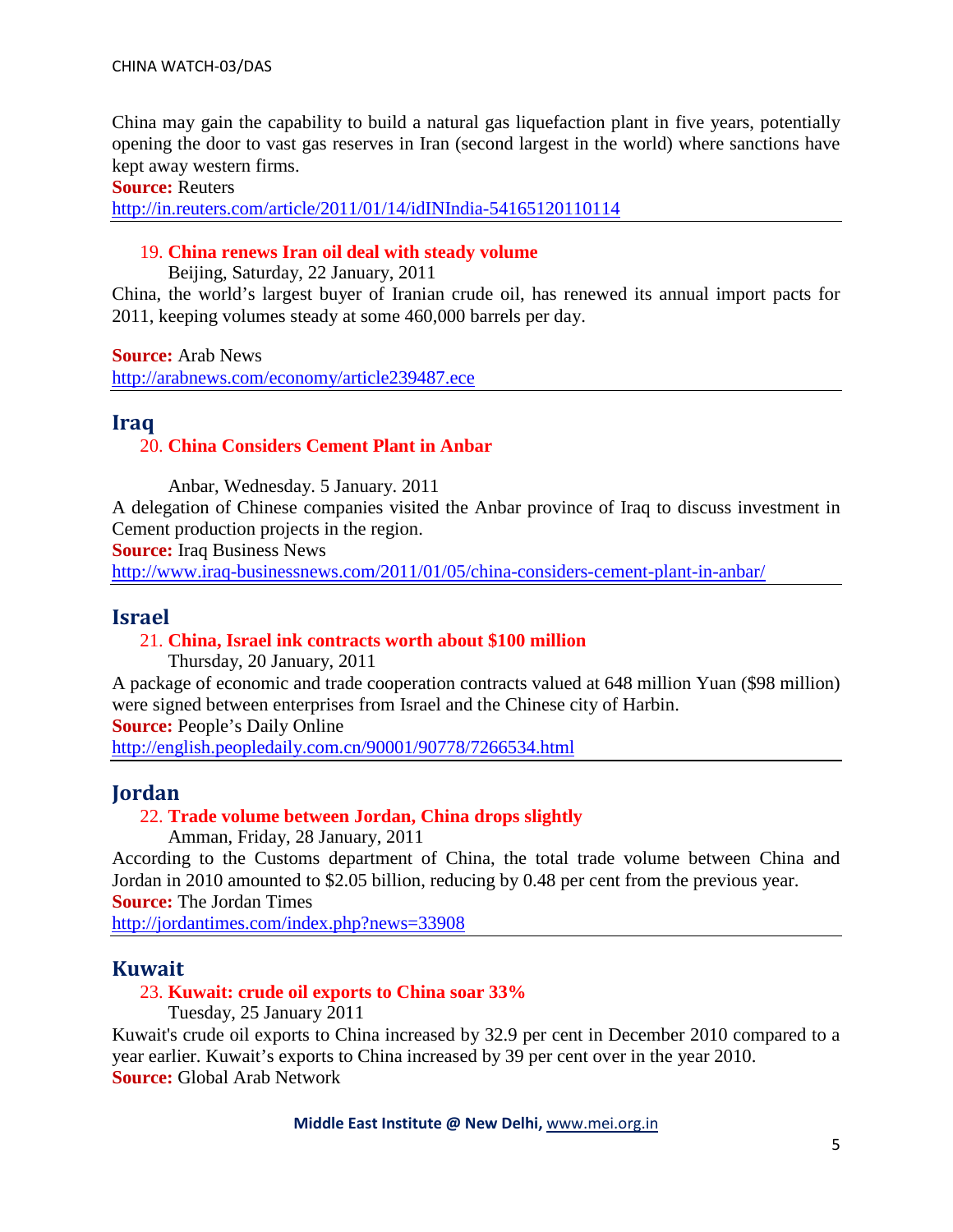[http://www.english.globalarabnetwork.com/201101258779/Economics/kuwait-crude-oil-exports](http://www.english.globalarabnetwork.com/201101258779/Economics/kuwait-crude-oil-exports-to-china-soar-33.html)[to-china-soar-33.html](http://www.english.globalarabnetwork.com/201101258779/Economics/kuwait-crude-oil-exports-to-china-soar-33.html)

### **Morocco**

### 24. **Morocco, China encouraging investments, strengthening relations**

Beijing, Thursday, 20 January 2011

Moroccan Industry, Trade and New Technologies Minister Ahmed Reda Chami and China's Vice Commerce Minister Fu Ziying met and expressed their will to improve bilateral economic and trade relations and increase investment. China is currently Morocco's third largest trading partner.

**Source:** Global Arab Network

[http://www.english.globalarabnetwork.com/201101208718/Economics/morocco-china](http://www.english.globalarabnetwork.com/201101208718/Economics/morocco-china-encouraging-investments-strengthening-relations.html)[encouraging-investments-strengthening-relations.html](http://www.english.globalarabnetwork.com/201101208718/Economics/morocco-china-encouraging-investments-strengthening-relations.html)

### **Oman**

### 25. **Oman's oil output up 6.6% in 11 months**

Saturday, January 08, 2011

As Oman's oil output increased by 6.6 per cent in the first 11 months of 2010, China has emerged as the largest importer of Omani Oil, receiving around 100 million barrels (41.7 % of Oman's total oil exports).

**Source:** Emirates 24/7

[http://www.emirates247.com/business/energy/oman-s-oil-output-up-6-6-in-11-months-2011-01-](http://www.emirates247.com/business/energy/oman-s-oil-output-up-6-6-in-11-months-2011-01-08-1.339344) [08-1.339344](http://www.emirates247.com/business/energy/oman-s-oil-output-up-6-6-in-11-months-2011-01-08-1.339344)

### **Qatar**

### 26. **China's CNPC, Qatar Petroleum planning JV in China**

Beijing, Thursday, 13 January, 2011

In a meeting between visiting Qatar Oil Minister/Deputy Prime Minister Abdullah al-Attiyah and Wang Yong, the head of state-owned Assets Supervision and Administration Commission (SASAC), it was decided that China and Qatar will strengthen cooperation in the oil and gas industries, ostensibly through a planned joint venture project between China National Petroleum Corp and Qatar Petroleum.

**Source:** Reuters Africa

<http://af.reuters.com/article/energyOilNews/idAFTOE70C06920110113>

### **Saudi Arabia**

### 27. **Saudi Arabia boosts term crude sales to China as oil use surges**

Beijing/Singapore, Wednesday, 26 January 2011

In a bid to cement its stake in the fastest growing fuel market, Saudi Arabia will boost contract crude sales to China Petroleum and Chemical Corp (Sinopec) by 10 per cent in the year 2011. **Source:** The Daily News Egypt/Reuters

[http://www.thedailynewsegypt.com/energy/saudi-arabia-boosts-term-crude-sales-to-china-as-oil](http://www.thedailynewsegypt.com/energy/saudi-arabia-boosts-term-crude-sales-to-china-as-oil-use-surges.html)[use-surges.html](http://www.thedailynewsegypt.com/energy/saudi-arabia-boosts-term-crude-sales-to-china-as-oil-use-surges.html)